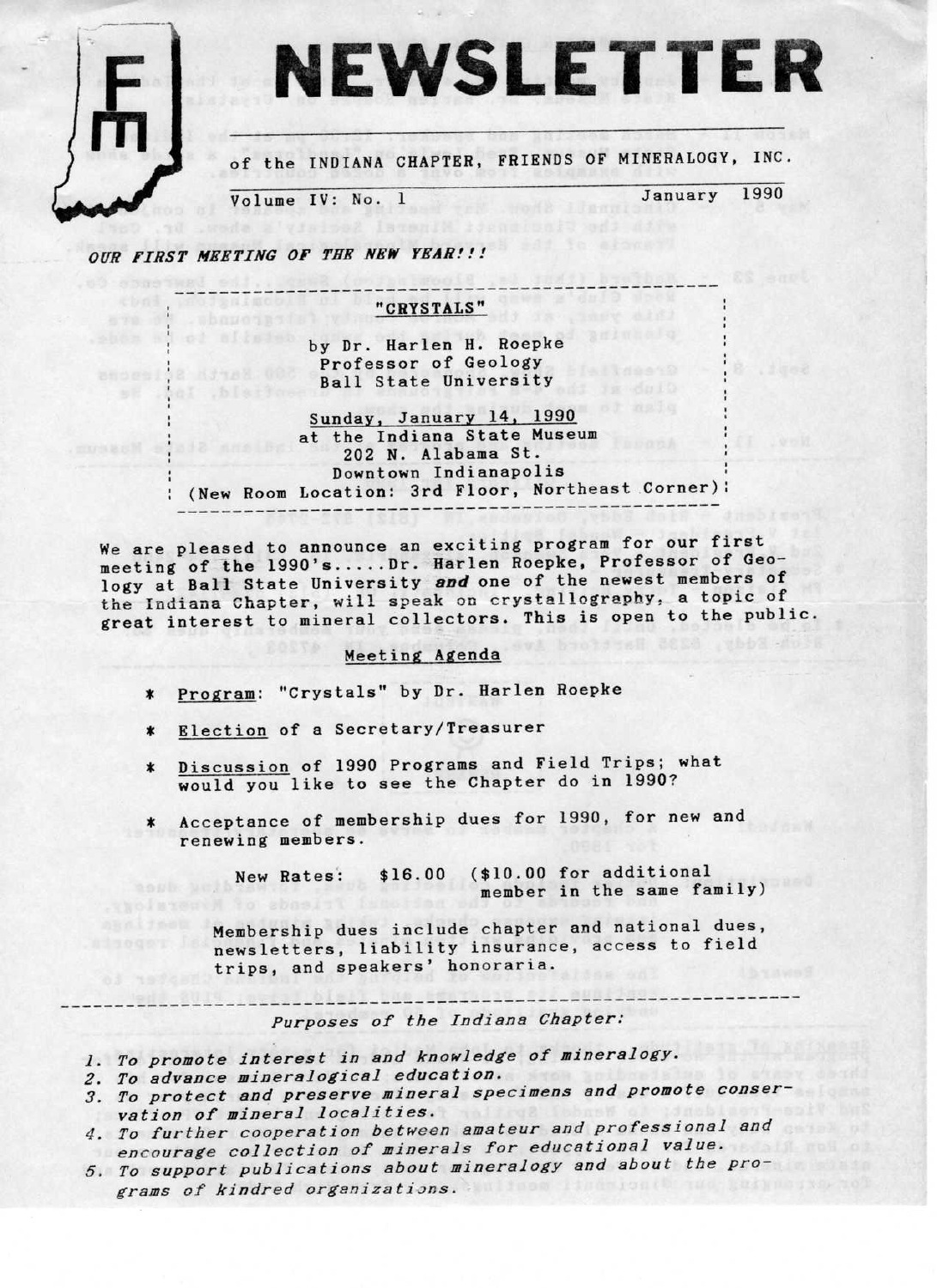#### CHAPTER CALENDAR FOR 1990

- Jan.  $14$  January meeting and speaker. 12:30 pm at the Indiana State Museum. Dr. Harlem Roepke on "Crystals"
- March 11 March meeting and speaker. 12:30 pm at the Indiana State Museum. Fred Lewis on "Landforms", a slide show with examples from over a dozen countries.
- May 5 Cincinnati Show. May meeting and speaker in conjunction with the Cincinnati Mineral Society's show. Dr. Carl Francis of the Harvard Mineralogicai Museum will speak.
- June 23 Bedford (that is, Bloomington) Swap...the Lawrence Co. Rock Club's swap will be held in Bloomington, Ind. this year, at the Monroe County fairgrounds. We are planning to meet during the swap; details to be made.
- Sept. 8 Greenfield Show. Sponsored by the 500 Earth Sciences Club at the 4-H Fairgrounds in Greenfield, Ind. We plan to meet during the show.

Nov. 11 - Annual meeting and program at the Indiana State Museum.

#### Officers for 1990

President - Rich Eddy, Columbus, IN (812) 372-2745 lst V.President - Wendel Spitler, 2nd V.President - Vern Swanson, Alexandria, IN (317) 724-2460 \* Secretary-Treasurer - FM Liaison - Terry Huizing, Cincinnati, OH (513) 574-7142

\* To be elected. Until then, please send your membership dues to: Rich Eddy, 5235 Hartford Ave., Columbus, IN 47203



Wanted! A chapter member to serve as secretary/treasurer for 1990.

Description: Duties include collecting dues, forwarding dues and records to the national Friends of Mineralogy, issuing expense checks, taking minutes at meetings and providing written minutes and financial reports

Reward! The satisfaction of helping the Indiana Chapter to continue its programs and field trips; PLUS the undying gratitude of 50 members!

speaking of gratitude: thanks to John Madifirear and REYs antshare parameter three years of outstanding work as officers; to Vern Swanson for his samples from Duff's Quarry and for being elected to a fourth year as 2nd Vice-President; to Wendel Spitler for taking on the lst VP office; to Karen Eddy and Wanda Aldred for making annual meeting refreshments; to Ron Richards for his support; to Margaret Kahrs for her work on our state mineral, and to Terry Huizing for some recent FM liaison work and for arranging our Cincinnati meetings......from Rich Eddy.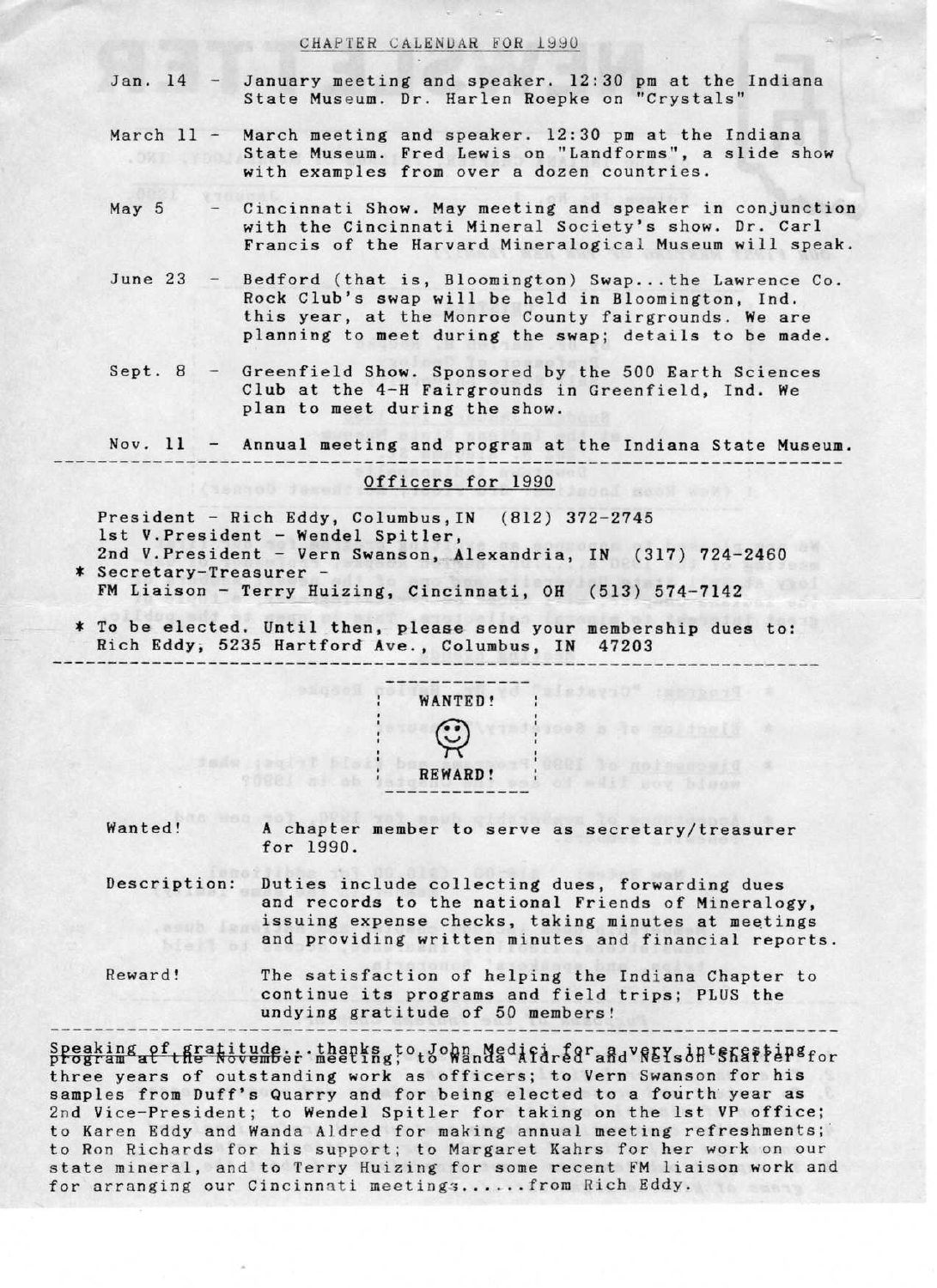### **EXECUTE INDIANA CHAPTER AND ARRESTS AND ARRIVER AND ARRESTS AND ARRIVER AND ARRIVER AND ARRIVER AND ARRIVER AND ARRIVER AND ARRIVER AND ARRIVER AND ARRIVER AND ARRIVER AND ARRIVER AND ARRIVER AND ARRIVER AND ARRIVER AND A** OD BIR OF SECRETS PRIENDS OF MINERALOGY, INC. **INDIANA STATE MUSEUM AND ARRAIGNMENT OF THE STATE STATE MUSEUM** NOV. 12, 1989

The Annual Meeting of the Indiana Chapter, Friends of Mineralogy, Inc., met in the meeting room of the Indiana State Museum at 12:30 P. M. President Rich Eddy called the meeting to order, welcomed everyone, then introduced Nelson Shaffer, Program Chairman.

Shaffer introduced John Medici, of Dublin, Ohio. Medici is a long time Mineral Collector. He displayed specimens of "herkimer diamonds" from Middleville, New York; copper with prehnite, calcite, epidote, albite and silver from Upper Michigan; fluorite with pyrite from Delphos, Ohio; fluorite with sphalerite from Bluffton, Ohio; and several fluorite octahedrons with unusual inclusions from Southern Illinois.

Medici showed slides of trips to mine "herkimer diamonds" and told of the hard work involved and how claim owners are not at all interested in museum collections. He was working on a major display of "herkimers" in place for the Smithsonian. the men

#### **Business:**

George Aldred moved to accept the minutes and treasurers report as printed in the newsletter. Vern Swanson gave a second, Motion carried. There is a bank balance of \$5.11. .. Free prouve

 $\frac{1}{2} \left( \frac{1}{2} \right) \left( \frac{1}{2} \right) \left( \frac{1}{2} \right) \left( \frac{1}{2} \right) \left( \frac{1}{2} \right) \left( \frac{1}{2} \right) \left( \frac{1}{2} \right) \left( \frac{1}{2} \right) \left( \frac{1}{2} \right) \left( \frac{1}{2} \right) \left( \frac{1}{2} \right) \left( \frac{1}{2} \right) \left( \frac{1}{2} \right) \left( \frac{1}{2} \right) \left( \frac{1}{2} \right) \left( \frac{1}{2} \right) \left( \frac$ 

Membership stands at 50 for 1989.

Programs: Nelson Shaffer thanked the membership for a good year and he will assist the new program chairman when needed or asked. Dr. Carl Francis will be the speaker at the Cincinnati Show next spring.

Field Trips: Chairman Vern Swanson told of the four field trips conducted this year. The last being to Duff's Quarry led by John Medici. No field trips are planned this winter.

## Election of officers:

All officers are the original ones elected at the start of the Indiana Chapter three years ago. Rich Eddy was nominated by Vern Swanson, second by Nelson Shaffer. No other nominations. Eddy was elected Pres. 1st. Vice President-program chairman. Wendell Spitler was nominated by Nelson Shaffer, second by George Aldred. No other nominations, Spitler elected. 2nd. Vice President- Field Trip Chairman: Vern Swanson nominated by George Aldred, second by Wendell Spitler. No other nominations, Swanson elected. There were no nominations for secretary-treasurer. Terry Huizing was appointed liaison. A secretary-treasurer will be elected at the Jan. meeting. Until then the present secretary-treasurer will continue.

Dues: A discussion of dues followed. The treasurer reported a balance of \$5.11. Income was \$606.00. Expenses were \$699.85. Insurance is \$7.00 per member and National Friends of Mineralogy dues are \$3.00.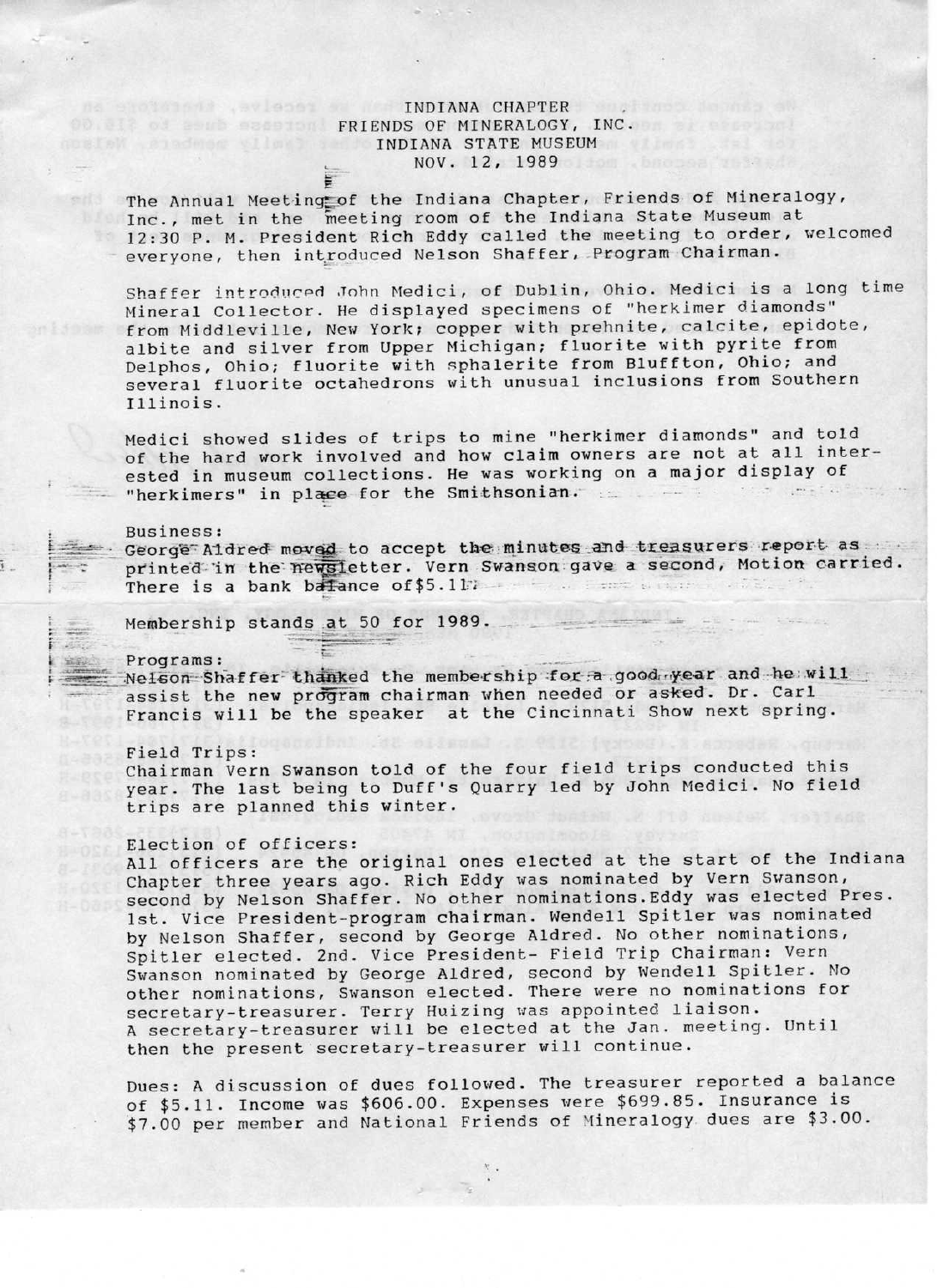We cannot continue to pay out more than we receive, therefore an increase is needed. Vern Swanson moved to increase dues to \$16.00 for lst. family member and \$10.00 for other family members. Nelson Shaffer` second, motion carried.

George Aldred announced that the Bedford, IN Swap will now be the Bloomington Gem, Mineral, Fossil Show and Swap, and will be held June 22, 23, 24, 1990, at the Monroe County Fairgrounds west of Bloomington, IN.

nioninos soil enoisutony istanovaliv snoibedadon alizouli faisver

bo cing moison (brocos a svap mornsväsissv. 1833 il ou als hi želal d

Nelson Shaffer moved to adjourn.

Wanda Aldred and Karen Eddy served refreshments following the meeting

Nante Albert

### INDIANA CHAPTER, FRIENDS OF MINERALOGY, INC. 1990 MEMBERSHIP `

| Duncan, Robert 110 Williamsburg Dr. Apt. D, Evansville, IN(812)477-8512-H<br>47715                           | $(812)665 - 2207 - B$                          |
|--------------------------------------------------------------------------------------------------------------|------------------------------------------------|
| Hartup, Robert G. (Bud) 5129 S. Lasalle St. Indianapolis,<br>IN 46227                                        | $(317)784 - 1797 - H$<br>$(317)786 - 1997 - B$ |
| Hartup, Rebecca K. (Becky) 5129 S. Lasalle St. Indianapolis (317) 784-1797-H<br>IN 46227                     | $(317)888 - 8566 - B$                          |
| Roepke, Harlen Hugh 4806 W. University, Muncie, IN 47304                                                     | $(317)284 - 7929 - H$<br>$(317)$ 285-8266-B    |
| Shaffer, Nelson 611 N. Walnut Grove, Indiana Geological<br>Survey, Bloomington, IN 47405                     | $(812)335 - 2687 - B$                          |
| Sicree, Albert J. 4052 Butterwood Ct., Dayton, OH 45424                                                      | 513)236-1320-H<br>$513)255 - 9031 - B$         |
| 4052 Butterwood Ct., Dayton, OH 45424<br>Sicree, Silvia<br>Swanson, Vern S.R 1 Box 432, Alexandria, IN 46001 | 513)236-1320-H<br>$(317)724 - 2460 - H$        |

Spilet alection ind. Vice President file file file of the gradient Verne

tiant prison (nst ed) is besorie on Elim proveniserious a

pomeind a bedroces perventi out insworldt sowe to notesubath A reed of sonstant .28.000 spen possible .00.000; and asocial .11.74 to 00. Ba wit saub vools onl? To shaalit landida kas tadmos ist 80. Ca

stem Londo itey sayuasand visitates deasein edi bedd